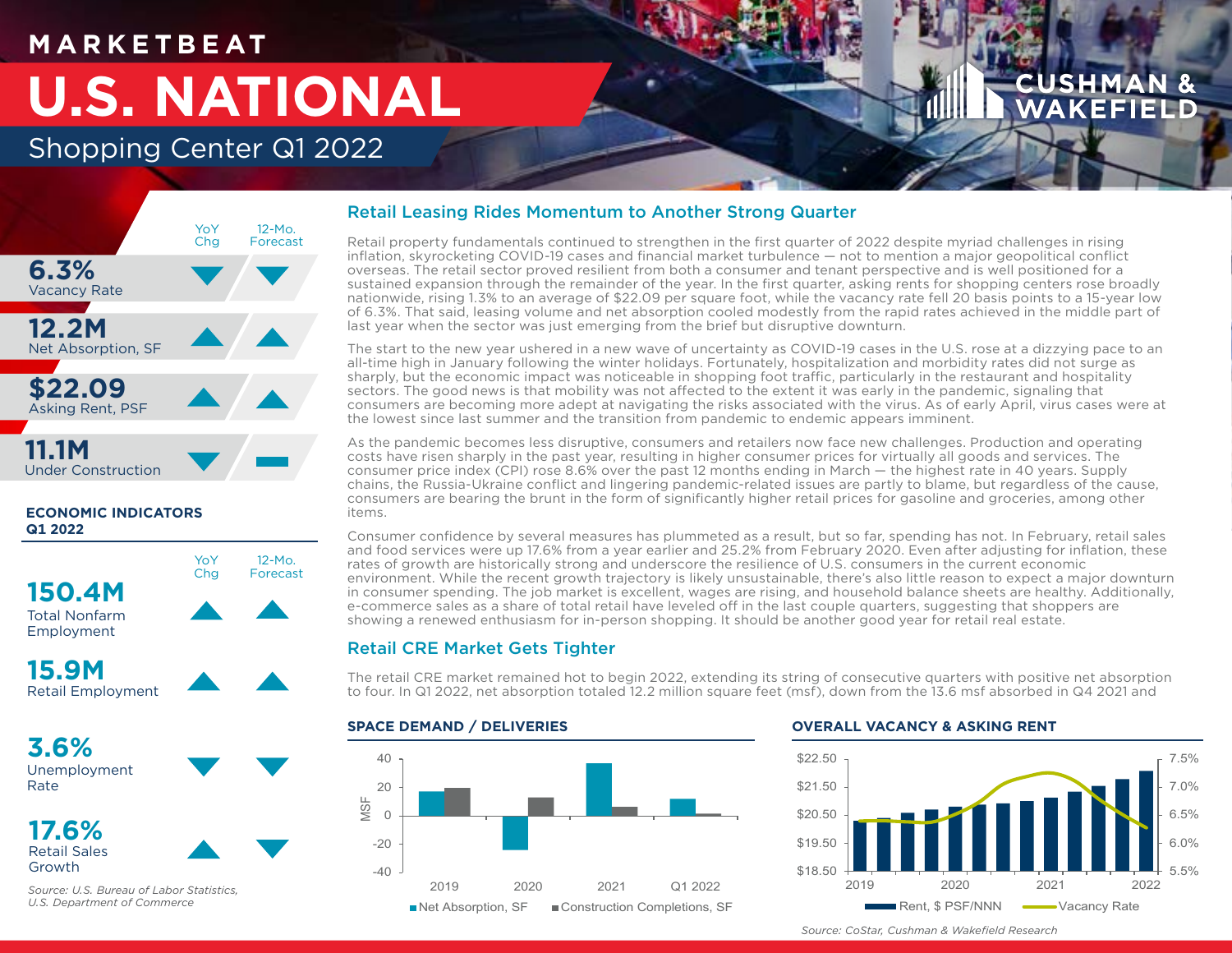## **M A R K E T B E AT U.S. NATIONAL** Shopping Center Q1 2022

the four-year high of 15.2 msf achieved in Q3 2021. The deceleration over the last two quarters is not surprising given the spread of Omicron and broadly tighter market conditions. Barring the previous two quarters, the 12.2 msf of retail space absorbed in Q1 2022 was the strongest since Q4 2017 when net absorption reached 18.4 msf nationally.

Looking at demand regionally, the Northeast and Midwest were laggards in Q1, as markets in those regions saw less net absorption compared to Q4 2021, while the South and West regions saw activity pick up. More than three-quarters of the 81 retail markets tracked by Cushman & Wakefield experienced positive net absorption in Q1, with Atlanta (+1.1 msf), Dallas/Ft. Worth (+993,000 sf), Inland Empire (+815,000 sf), Houston (+644,000 sf), Phoenix (+772,000 sf) and New York metro (+477,000 sf) leading the way. Chicago, Columbus, Cleveland, Pittsburgh, Baltimore, Louisville, San Francisco and San Jose were among the markets with negative net absorption.

Leasing volume continued to decline from its mid-2021 peak to 28.5 msf — 7.7% lower than the first quarter of 2021. This remains above the Q2 2020 nadir of 21.4 msf; however, it is also well below the average for new leasing activity seen between 2015 and 2019. Leasing demand has notably been affected by Omicron, and the limited availability of high-quality retail space is likely an increasing limitation. New construction was subdued in a long-run historical context even prior to the pandemic and has slipped further in the last two years. Construction is picking up gradually, but at only 11.1 msf currently under construction in the first quarter, it trails the 2015-19 quarterly average by about 50%.

With leasing demand outpacing moveouts and new construction, the national shopping center vacancy rate continued to move lower. In Q1 2022, the vacancy rate dropped 20 basis points to 6.3%, edging out the 6.4% vacancy rate recorded throughout 2019 for the lowest rate since 2007. The vacancy rate peaked just four quarters earlier at 7.3% in Q1 2021, so the retail CRE market has made a speedy recovery from the pandemicinduced downturn. Each of the four geographical regions saw vacancy rates decline in Q1, with rates in the West and South falling 30 basis points and those in the Northeast and Midwest edging 10 basis points lower from the prior quarter. The South sported the lowest vacancy rate at 5.9%. Nationally, the tightest markets are in Miami, Nashville, Raleigh/Durham and Seattle — the only markets with sub-4% vacancy rates in the first quarter. Of the three sub-property types covered in this report, strip centers had the lowest vacancy rate at 5.0%, followed by power centers at 5.2% and neighborhood and community centers at 6.9%.

Landlords have been able to increase asking rents thanks to competitive leasing fundamentals. On average nationally in Q1, asking rents were \$22.09 per square foot, which was 4.5% higher than a year earlier and 6.1% higher than two years prior. Two-year growth was strongest in the West (9.7%), South (7.7%) and Midwest (6.3%), while the Northeast was barely in positive territory at 1.2% as COVID-19 has generally had an outsized impact in dense urban retail centers on the East Coast.

### **Outlook**

The first quarter of 2022 was a solid one for retail CRE and the near-term outlook is positive, though less decidedly so than a few months earlier. The macroeconomic landscape is generally conducive for further growth in consumer spending, albeit at a less robust pace than seen in the last few quarters when stimulus was a catalyst. Inflation is a formidable headwind and a topic that all occupiers and landlords will have to strategize around, but it is not a death sentence for the retail expansion — especially if temporary cost pressures subside as expected.

It will not be smooth sailing for everyone. Inflation tends to disproportionately impact lower-income households that allocate a higher share of their budget to necessities; these consumers are also less likely to have the savings and asset-based wealth that supplements higher-income households. Discount and off-price stores may well gain market share from competitors unable to keep retail prices low; these retailers are expanding their footprints aggressively. On the other end of the retail spectrum, luxury brands should be relatively insulated from a demand perspective, especially as international tourism picks up in U.S. markets.

The retail sector outlook is sound, with limited financial stress among existing brands and more store openings planned this year than closings. Additionally, emerging segments such as experiential, digitally native brands and medical uses are expanding quickly into retail storefronts. On net, there are more positive than negative demand drivers for retail CRE leasing. With limited new construction coming to the market and older retail increasingly being repurposed for other uses, markets are likely to become tighter in the next couple quarters with highly demanded properties commanding higher rents.

### **SHOPPING CENTER NET ABSORPTION**



**CUSHM** 

### **LEASING ACTIVITY BY REGION & TYPE, % OF TOTAL** Q1 2022



### **VACANCY RATE BY TYPE** Q1 2022



*Source: CoStar, Cushman & Wakefield Research*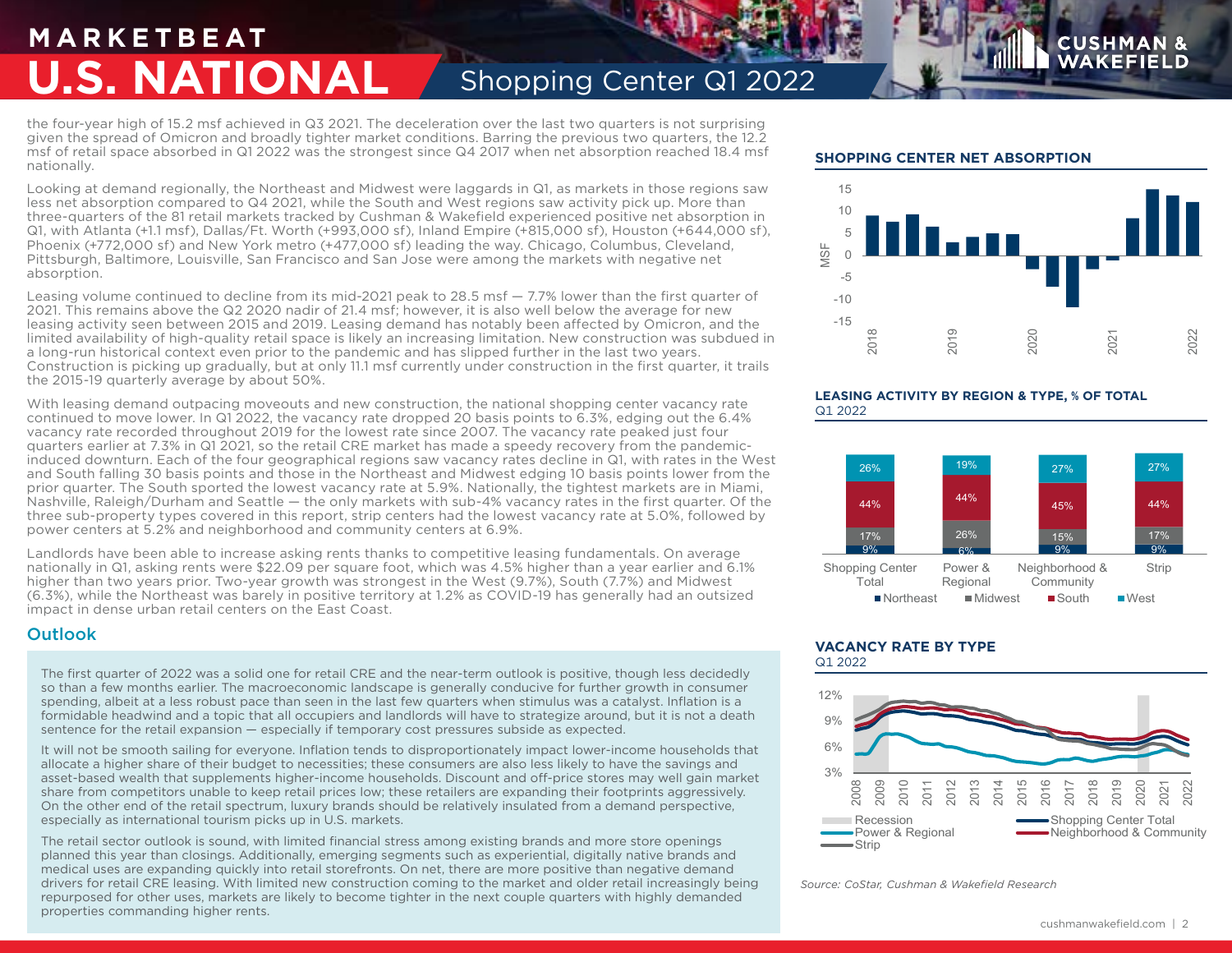## **M A R K E T B E AT U.S. NATIONAL** Net Absorption Q1 2022

## **CUSHMAN &**<br>WAKEFIELD

|                                     |              |           | Net Absorption |            |            |
|-------------------------------------|--------------|-----------|----------------|------------|------------|
| <b>U.S. Shopping Center Markets</b> | Q1 2021      | Q2 2021   | Q3 2021        | Q4 2021    | Q1 2022p   |
| <b>United States</b>                | $-1,071,075$ | 8,463,942 | 15,230,179     | 13,630,709 | 12,150,485 |
| Northeast                           | $-587,603$   | 1,069,715 | 2,004,024      | 1,574,792  | 1,090,552  |
| Midwest                             | $-192.798$   | 544.364   | 2,218,386      | 2,440,150  | 716,317    |
| South                               | 177,632      | 4,335,827 | 7,242,104      | 5,866,189  | 6,199,083  |
| West                                | $-481,575$   | 1,653,566 | 4,544,327      | 2,275,532  | 3,515,325  |

| <b>Net Absorption</b>               |            |            |            |            | <b>Net Absorption</b> |                                     |            |            |            |            |            |
|-------------------------------------|------------|------------|------------|------------|-----------------------|-------------------------------------|------------|------------|------------|------------|------------|
| <b>U.S. Shopping Center Markets</b> | Q1 2021    | Q2 2021    | Q3 2021    | Q4 2021    | Q1 2022p              | <b>U.S. Shopping Center Markets</b> | Q1 2021    | Q2 2021    | Q3 2021    | Q4 2021    | Q1 2022p   |
| Akron, OH                           | $-165,671$ | $-23,940$  | 31,406     | 38,519     | 39,765                | Louisville, KY                      | $-72,725$  | 29,878     | 149,594    | 129,527    | $-145,394$ |
| Albany, NY                          | $-80,938$  | 48,874     | 69,992     | 38,477     | $-56,214$             | Memphis, TN                         | $-45,426$  | 175,179    | 47,891     | 272,966    | 373,665    |
| Albuquerque, NM                     | $-72,085$  | 11,651     | 57,353     | 56,465     | 284,788               | Miami, FL                           | 37,960     | 164,470    | 192,564    | 413,407    | 40,283     |
| Atlanta, GA                         | $-114,674$ | 346,394    | 900,743    | 768,292    | 1,072,247             | Milwaukee, WI                       | $-121,245$ | 22,899     | 130,915    | 256,439    | 101,922    |
| Austin, TX                          | 164,571    | 61,123     | 361,960    | 220,178    | 35,620                | Minneapolis, MN                     | 31,673     | 93,627     | 375,924    | 81,122     | 190,390    |
| Bakersfield, CA                     | $-46,191$  | 49,719     | 42,175     | $-27,170$  | 90,799                | Montgomery, AL                      | 30,082     | 67,802     | $-80,751$  | $-4,512$   | 99,481     |
| Baltimore, MD                       | $-18,631$  | 279,880    | $-116,198$ | 255,403    | $-125,750$            | Nashville, TN                       | 115,892    | 154,544    | 114,848    | 307,085    | $-31,422$  |
| Birmingham, AL                      | $-689$     | 187,489    | 120,040    | 24,527     | $-33,005$             | New Haven, CT                       | 127,808    | 23,901     | 80,056     | $-14,060$  | 18,819     |
| Boise, ID                           | 51,422     | 148,327    | 318,282    | 14,622     | 65,792                | New Orleans, LA                     | $-157,663$ | 147,905    | 11,308     | 47,942     | 184,723    |
| Boston, MA                          | $-69,872$  | 281,508    | 135,808    | 48,155     | $-52,587$             | New York City Metro, NY             | $-523,044$ | 401,466    | 856,188    | 734,618    | 477,444    |
| Boulder, CO                         | $-43,854$  | $-477$     | $-45,106$  | 31,233     | 6,912                 | Norfolk, VA                         | 22,870     | $-103,427$ | 159,188    | 80,238     | 128,172    |
| Buffalo, NY                         | 78,913     | 79,825     | 19,718     | $-36,833$  | 91,245                | <b>Northwest Arkansas</b>           | 89,303     | 17,400     | 41,059     | 23,758     | $-59,628$  |
| Charleston, SC                      | $-13,867$  | $-104,636$ | 160,876    | 120,684    | 44,167                | Oklahoma City, OK                   | $-134,894$ | 205,794    | $-62,365$  | 99,140     | 83,222     |
| Charlotte, NC                       | 41,782     | 195,982    | 318,929    | 216,852    | 296,549               | Omaha, NE                           | 93,276     | 73,361     | 53,761     | 81,630     | 155,143    |
| Chicago, IL                         | 300,767    | $-340,902$ | 335,155    | 523,073    | $-284,422$            | Orange County, CA                   | $-227,237$ | 105,627    | 66,411     | 192,070    | $-176,704$ |
| Cincinnati, OH                      | $-55,402$  | 186,816    | 68,774     | 93,897     | $-19,750$             | Orlando, FL                         | 231,400    | $-68,476$  | 636,871    | 123,876    | $-17,577$  |
| Cleveland, OH                       | $-102,250$ | 187,234    | 341,584    | 417,139    | $-150,439$            | Palm Beach, FL                      | 10,438     | 110,479    | 164,778    | $-42,319$  | 340,986    |
| Colorado Springs, CO                | 70,111     | $-17,505$  | 1,472      | 36,739     | 36,179                | Philadelphia, PA                    | $-108,802$ | 289,606    | 182,940    | 501,188    | 432,542    |
| Columbia, SC                        | $-143,572$ | $-42,304$  | 122,730    | 38,747     | $-1,106$              | Phoenix, AZ                         | 373,757    | 62,347     | 653,266    | 631,598    | 771,757    |
| Columbus, OH                        | 111,917    | $-5,404$   | 67,883     | 260,470    | $-89,891$             | Pittsburgh, PA                      | 15,183     | $-77,417$  | $-5,066$   | 123,880    | $-47,921$  |
| Dallas/Ft. Worth, TX                | $-333,954$ | 533,149    | 1,016,348  | 518,624    | 993,230               | Portland, OR                        | $-103,147$ | 9,750      | 234,632    | 118,231    | 283,364    |
| Dayton, OH                          | $-13,363$  | $-108,408$ | 203,364    | 137,062    | $-2,405$              | Providence, RI                      | $-9,628$   | 64,838     | 131,919    | 173,901    | 22,284     |
| Denver, CO                          | $-114,017$ | 105,551    | 343,506    | 276,341    | 139,312               | Raleigh/Durham, NC                  | $-21,673$  | 157,116    | 77,481     | 35,486     | 246,940    |
| Des Moines, IA                      | 70,945     | 205,140    | 1,742      | 29,898     | $-8,788$              | Reno, NV                            | $-16,668$  | $-45,657$  | 78,246     | 86,112     | 97,395     |
| Detroit, MI                         | 13,207     | 189,168    | 196,683    | 277,888    | 298,878               | Richmond, VA                        | 70,598     | 81,642     | 200,633    | 166,781    | 103,800    |
| East Bay, CA                        | $-49,926$  | $-74,156$  | 20,198     | $-151,258$ | 58,342                | Rochester, NY                       | $-174,474$ | $-74,356$  | 341,395    | 7,508      | 107,956    |
| El Paso, TX                         | 100,572    | 14,358     | 155,558    | $-14,613$  | $-31,868$             | Sacramento, CA                      | 16,080     | 82,854     | 365,825    | 145,805    | 298,314    |
| Fort Lauderdale, FL                 | 143,188    | 261,096    | 202,566    | 88,557     | 218,047               | Salt Lake City, UT                  | 262,863    | $-35,716$  | 177,062    | 136,514    | 111,542    |
| Fort Myers/Naples, FL               | 178,126    | 213,700    | 174,548    | 81,633     | 156,454               | San Antonio, TX                     | $-100,959$ | 193,436    | 300,635    | 391,333    | 220,132    |
| Greensboro, NC                      | $-82,791$  | $-30,224$  | 126,737    | $-8,891$   | 140,070               | San Diego, CA                       | $-310,230$ | 104,044    | 330,647    | 157,491    | 79,790     |
| Greenville, SC                      | 52,180     | 26,740     | $-11,571$  | 24,632     | 24,440                | San Francisco, CA                   | $-133,310$ | $-11,925$  | 9,226      | 85,990     | $-66,673$  |
| Hartford, CT                        | 195,676    | 14,851     | $-2,754$   | 4,655      | 65,680                | San Jose, CA                        | 2,628      | 28,014     | 14,454     | 96,915     | $-133,132$ |
| Hawaii                              | $-10,142$  | 87,765     | 29,513     | 64,963     | $-81,600$             | Sarasota, FL                        | $-31,853$  | 165,206    | 158,183    | 47,479     | 91,479     |
| Houston, TX                         | 41,848     | 489,271    | 485,464    | 941,974    | 643,861               | Seattle, WA                         | $-201,408$ | 130,614    | 93,044     | $-41,225$  | 237,428    |
| Indianapolis, IN                    | $-173,743$ | 180,914    | $-88,494$  | 228,928    | 218,175               | St. Louis, MO                       | $-151,290$ | $-195,059$ | 256,765    | $-243,979$ | 95,617     |
| Inland Empire, CA                   | 224,186    | 456,315    | 749,504    | 41,325     | 815,290               | Syracuse, NY                        | $-38,425$  | 16,619     | 193,828    | $-6,697$   | 31,304     |
| Jacksonville, FL                    | 378,915    | 171,644    | 252,154    | 101,537    | 261,201               | Tampa, FL                           | $-78,956$  | 24,781     | 553,215    | 157,865    | 333,243    |
| Kansas City, MO                     | $-31,619$  | 78,918     | 242,924    | 258,064    | 172,122               | Tucson, AZ                          | $-152$     | $-53,934$  | 186,036    | 21,948     | 174,833    |
| Knoxville, TN                       | 127,332    | 93,494     | $-59,482$  | $-3,698$   | 11,696                | Tulsa, OK                           | 153,506    | 90,084     | $-120,147$ | 137,073    | 163,120    |
| Las Vegas, NV                       | 65,094     | 582,390    | 390,116    | $-27,140$  | 157,810               | Washington, DC                      | $-460,604$ | 24,858     | 485,717    | 104,626    | 338,005    |
| Los Angeles, CA                     | $-219,349$ | $-72,032$  | 428,465    | 327,963    | 263,787               |                                     |            |            |            |            |            |
|                                     |            |            |            |            |                       |                                     |            |            |            |            |            |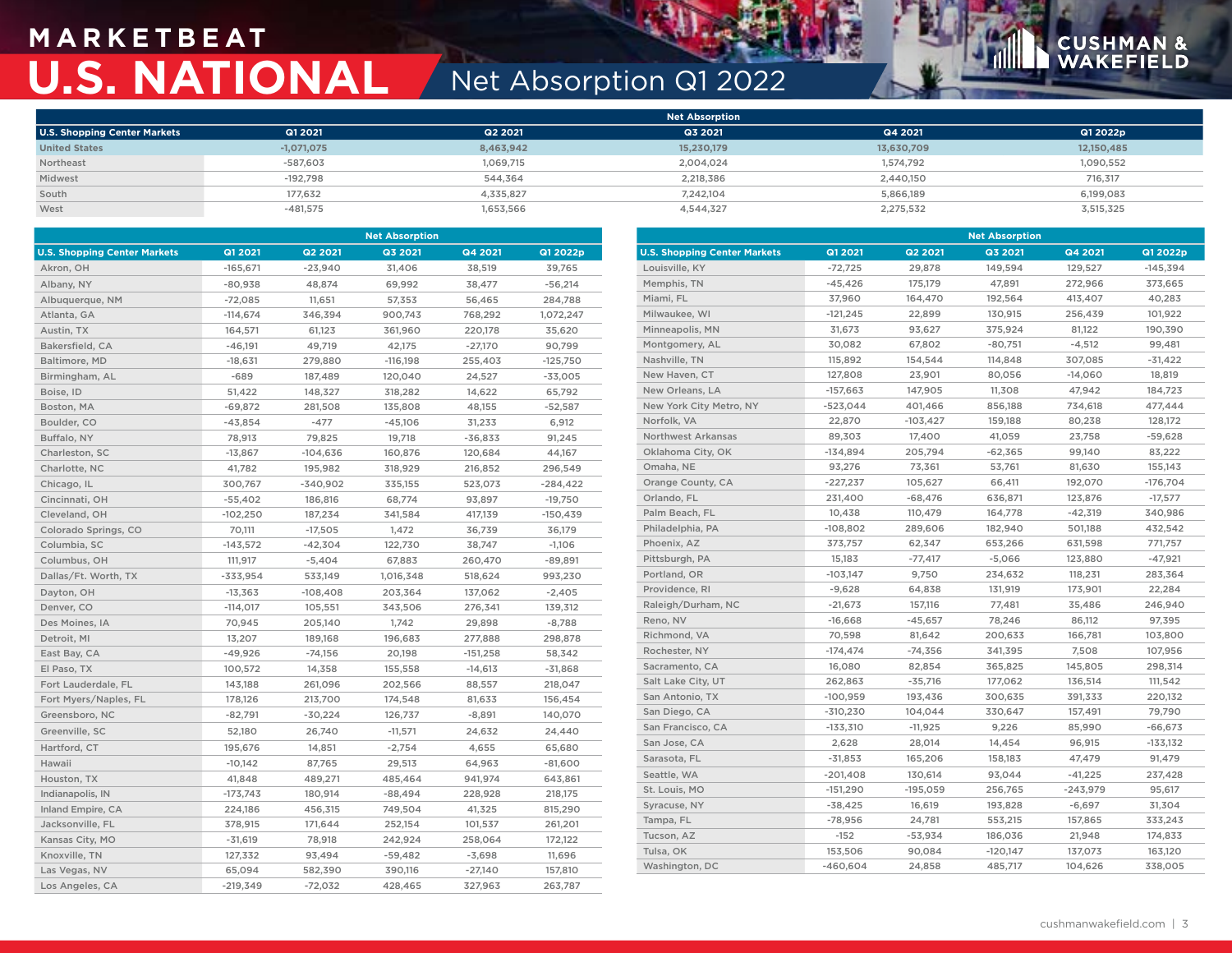## **M A R K E T B E AT U.S. NATIONAL Vacancy Rates Q1 2022**



**Overall**

|                                     |         |         | <b>Overall</b> |         |          |
|-------------------------------------|---------|---------|----------------|---------|----------|
| <b>U.S. Shopping Center Markets</b> | Q1 2021 | Q2 2021 | Q3 2021        | Q4 2021 | Q1 2022p |
| <b>United States</b>                | 7.3%    | 7.1%    | 6.8%           | 6.5%    | 6.3%     |
| Northeast                           | 7.2%    | 7.0%    | 6.7%           | 6.5%    | 6.4%     |
| Midwest                             | 8.1%    | 8.0%    | 7.7%           | 7.4%    | 7.3%     |
| South                               | 7.0%    | 6.8%    | 6.4%           | 6.2%    | 5.9%     |
| West                                | 7.0%    | 7.0%    | 6.6%           | 6.4%    | 6.1%     |

| Overall                             |         |         |         | Overall |          |                                     |         |         |         |         |          |
|-------------------------------------|---------|---------|---------|---------|----------|-------------------------------------|---------|---------|---------|---------|----------|
| <b>U.S. Shopping Center Markets</b> | Q1 2021 | Q2 2021 | Q3 2021 | Q4 2021 | Q1 2022p | <b>U.S. Shopping Center Markets</b> | Q1 2021 | Q2 2021 | Q3 2021 | Q4 2021 | Q1 2022p |
| Akron, OH                           | 5.6%    | 5.7%    | 5.5%    | 5.3%    | 5.0%     | Louisville, KY                      | 5.6%    | 5.6%    | 5.1%    | 4.6%    | 5.1%     |
| Albany, NY                          | 5.8%    | 5.5%    | 5.1%    | 4.9%    | 5.2%     | Memphis, TN                         | 7.3%    | 6.9%    | 6.8%    | 6.3%    | 5.3%     |
| Albuquerque, NM                     | 8.8%    | 8.7%    | 8.5%    | 8.2%    | 6.8%     | Miami, FL                           | 4.3%    | 4.0%    | 3.6%    | 3.4%    | 3.4%     |
| Atlanta, GA                         | 6.5%    | 6.4%    | 5.9%    | 5.5%    | 5.2%     | Milwaukee, WI                       | 8.7%    | 8.6%    | 8.2%    | 7.0%    | 6.7%     |
| Austin, TX                          | 6.3%    | 6.3%    | 5.6%    | 5.2%    | 5.2%     | Minneapolis, MN                     | 6.7%    | 6.5%    | 5.9%    | 5.7%    | 5.6%     |
| Bakersfield, CA                     | 6.9%    | 6.7%    | 6.3%    | 6.6%    | 5.9%     | Montgomery, AL                      | 10.8%   | 10.0%   | 10.9%   | 11.0%   | 9.9%     |
| Baltimore, MD                       | 7.3%    | 6.9%    | 7.0%    | 6.6%    | 6.8%     | Nashville, TN                       | 5.1%    | 4.7%    | 4.4%    | 3.8%    | 3.9%     |
| Birmingham, AL                      | 7.2%    | 6.7%    | 6.3%    | 6.2%    | 6.3%     | New Haven, CT                       | 8.0%    | 7.9%    | 7.4%    | 7.5%    | 7.4%     |
| Boise, ID                           | 6.3%    | 5.4%    | 5.4%    | 5.3%    | 5.0%     | New Orleans, LA                     | 7.8%    | 7.1%    | 7.1%    | 6.5%    | 5.7%     |
| Boston, MA                          | 4.6%    | 4.2%    | 4.2%    | 4.2%    | 4.3%     | New York City Metro, NY             | 7.0%    | 6.8%    | 6.4%    | 6.1%    | 6.0%     |
| Boulder, CO                         | 8.0%    | 8.0%    | 8.6%    | 7.9%    | 7.8%     | Norfolk, VA                         | 9.1%    | 9.3%    | 8.9%    | 8.7%    | 8.5%     |
| Buffalo, NY                         | 8.3%    | 8.0%    | 7.9%    | 8.1%    | 7.7%     | <b>Northwest Arkansas</b>           | 7.8%    | 7.6%    | 7.0%    | 6.7%    | 7.5%     |
| Charleston, SC                      | 7.1%    | 7.7%    | 6.9%    | 6.3%    | 6.1%     | Oklahoma City, OK                   | 8.4%    | 7.8%    | 8.0%    | 7.9%    | 7.7%     |
| Charlotte, NC                       | 6.2%    | 5.9%    | 5.3%    | 5.0%    | 4.5%     | Omaha, NE                           | 9.9%    | 9.5%    | 9.2%    | 8.8%    | 8.1%     |
| Chicago, IL                         | 9.2%    | 9.3%    | 9.2%    | 9.0%    | 9.1%     | Orange County, CA                   | 5.3%    | 5.2%    | 5.1%    | 4.9%    | 5.2%     |
| Cincinnati, OH                      | 7.3%    | 6.8%    | 6.7%    | 6.1%    | 6.2%     | Orlando, FL                         | 6.2%    | 6.3%    | 5.5%    | 5.3%    | 5.3%     |
| Cleveland, OH                       | 8.7%    | 8.4%    | 7.8%    | 7.0%    | 7.3%     | Palm Beach, FL                      | 6.3%    | 6.1%    | 5.8%    | 5.9%    | 5.4%     |
| Colorado Springs, CO                | 5.6%    | 5.6%    | 5.7%    | 5.5%    | 5.3%     | Philadelphia, PA                    | 8.4%    | 8.2%    | 8.1%    | 7.7%    | 7.4%     |
| Columbia, SC                        | 7.4%    | 7.6%    | 6.9%    | 6.7%    | 6.7%     | Phoenix, AZ                         | 8.3%    | 8.3%    | 7.8%    | 7.3%    | 6.9%     |
| Columbus, OH                        | 4.7%    | 4.7%    | 4.6%    | 4.0%    | 4.2%     | Pittsburgh, PA                      | 5.4%    | 5.5%    | 5.6%    | 5.5%    | 5.6%     |
| Dallas/Ft. Worth, TX                | 9.0%    | 8.9%    | 8.4%    | 8.1%    | 7.5%     | Portland, OR                        | 5.8%    | 5.8%    | 5.4%    | 5.2%    | 4.6%     |
| Dayton, OH                          | 9.7%    | 10.2%   | 9.3%    | 8.6%    | 8.6%     | Providence, RI                      | 8.9%    | 8.7%    | 8.3%    | 7.8%    | 7.7%     |
| Denver, CO                          | 7.6%    | 7.5%    | 6.9%    | 6.5%    | 6.2%     | Raleigh/Durham, NC                  | 4.5%    | 4.2%    | 4.1%    | 4.0%    | 3.6%     |
| Des Moines, IA                      | 7.8%    | 6.0%    | 6.0%    | 5.7%    | 5.8%     | Reno, NV                            | 6.7%    | 7.4%    | 6.9%    | 6.5%    | 6.0%     |
| Detroit, MI                         | 9.2%    | 9.1%    | 8.9%    | 8.6%    | 8.3%     | Richmond, VA                        | 8.2%    | 8.0%    | 7.5%    | 7.0%    | 6.8%     |
| East Bay, CA                        | 6.5%    | 6.8%    | 6.7%    | 7.1%    | 6.6%     | Rochester, NY                       | 10.3%   | 10.6%   | 9.1%    | 9.1%    | 8.7%     |
| El Paso, TX                         | 5.8%    | 5.8%    | 5.0%    | 5.1%    | 5.2%     | Sacramento, CA                      | 7.6%    | 7.8%    | 7.3%    | 7.0%    | 6.6%     |
| Fort Lauderdale, FL                 | 6.3%    | 5.8%    | 5.6%    | 5.4%    | 5.0%     | Salt Lake City, UT                  | 6.0%    | 6.2%    | 5.6%    | 5.1%    | 4.7%     |
| Fort Myers/Naples, FL               | 6.6%    | 6.0%    | 5.6%    | 5.4%    | 4.9%     | San Antonio, TX                     | 8.1%    | 7.7%    | 7.3%    | 6.7%    | 6.5%     |
| Greensboro, NC                      | 6.5%    | 6.6%    | 6.0%    | 6.0%    | 5.3%     | San Diego, CA                       | 6.6%    | 6.4%    | 5.9%    | 5.7%    | 5.7%     |
| Greenville, SC                      | 5.9%    | 6.0%    | 6.0%    | 6.0%    | 5.8%     | San Francisco, CA                   | 7.4%    | 7.5%    | 7.4%    | 6.7%    | 7.2%     |
| Hartford, CT                        | 7.0%    | 6.9%    | 7.0%    | 7.0%    | 6.8%     | San Jose, CA                        | 5.2%    | 5.4%    | 5.4%    | 5.1%    | 5.4%     |
| Hawaii                              | 7.8%    | 7.1%    | 6.9%    | 6.4%    | 7.0%     | Sarasota, FL                        | 6.0%    | 5.3%    | 4.6%    | 4.5%    | 4.2%     |
| Houston, TX                         | 8.3%    | 8.2%    | 8.0%    | 7.6%    | 7.3%     | Seattle, WA                         | 4.7%    | 4.5%    | 4.4%    | 4.3%    | 3.8%     |
| Indianapolis, IN                    | 7.4%    | 7.1%    | 7.2%    | 6.5%    | 6.0%     | St. Louis, MO                       | 6.6%    | 6.9%    | 6.5%    | 6.9%    | 6.7%     |
| Inland Empire, CA                   | 9.0%    | 8.7%    | 8.1%    | 8.1%    | 7.4%     | Syracuse, NY                        | 7.8%    | 7.7%    | 6.3%    | 6.3%    | 6.1%     |
| Jacksonville, FL                    | 6.5%    | 6.2%    | 5.8%    | 5.5%    | 5.1%     | Tampa, FL                           | 6.3%    | 6.3%    | 5.5%    | 5.3%    | 4.9%     |
| Kansas City, MO                     | 8.5%    | 8.3%    | 8.0%    | 7.5%    | 7.2%     | Tucson, AZ                          | 8.2%    | 8.4%    | 7.7%    | 7.6%    | 6.9%     |
| Knoxville, TN                       | 5.0%    | 4.5%    | 4.7%    | 4.4%    | 4.4%     | Tulsa, OK                           | 7.1%    | 6.7%    | 7.2%    | 6.6%    | 6.0%     |
| Las Vegas, NV                       | 8.4%    | 7.6%    | 7.0%    | 7.0%    | 6.8%     | Washington, DC                      | 5.8%    | 5.9%    | 5.6%    | 5.5%    | 5.2%     |
| Los Angeles, CA                     | 6.4%    | 6.4%    | 6.2%    | 6.0%    | 5.9%     |                                     |         |         |         |         |          |

| cushmanwakefield.com   4 |  |
|--------------------------|--|
|                          |  |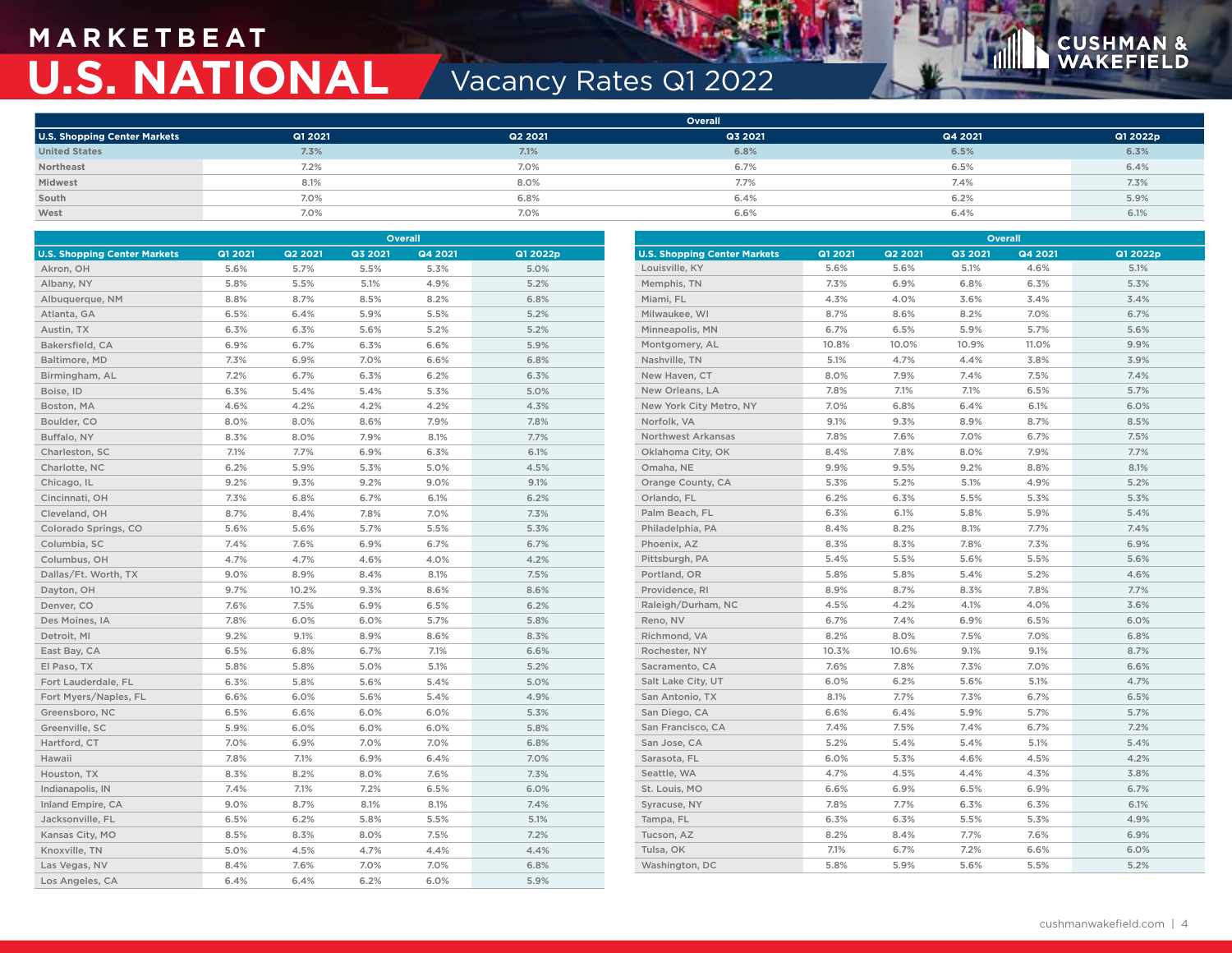## **M A R K E T B E AT U.S. NATIONAL** Asking Rents Q1 2022

## **CUSHMAN &**<br>WAKEFIELD

| <b>U.S. Shopping Center Markets</b> | Q1 2021 | Q2 2021 | Q3 2021 | Q4 2021 | Q1 2022p |
|-------------------------------------|---------|---------|---------|---------|----------|
| <b>United States</b>                | \$21.13 | \$21.34 | \$21.55 | \$21.80 | \$22.09  |
| Northeast                           | \$22.35 | \$22.43 | \$22.49 | \$22.54 | \$22.67  |
| Midwest                             | \$16.40 | \$16.58 | \$16.79 | \$17.00 | \$17.27  |
| South                               | \$19.82 | \$20.03 | \$20.23 | \$20.50 | \$20.81  |
| West                                | \$25.22 | \$25.55 | \$25.91 | \$26.22 | \$26.84  |

| <b>Overall (All Classes)</b>        |         |         |         |         | <b>Overall (All Classes)</b> |                                     |                |         |         |         |          |
|-------------------------------------|---------|---------|---------|---------|------------------------------|-------------------------------------|----------------|---------|---------|---------|----------|
| <b>U.S. Shopping Center Markets</b> | Q1 2021 | Q2 2021 | Q3 2021 | Q4 2021 | Q1 2022p                     | <b>U.S. Shopping Center Markets</b> | <b>Q1 2021</b> | Q2 2021 | Q3 2021 | Q4 2021 | Q1 2022p |
| Akron, OH                           | \$13.51 | \$13.75 | \$14.12 | \$14.17 | \$14.56                      | Louisville, KY                      | \$15.16        | \$15.49 | \$15.79 | \$16.03 | \$16.50  |
| Albany, NY                          | \$15.33 | \$15.48 | \$15.46 | \$15.42 | \$15.47                      | Memphis, TN                         | \$14.97        | \$15.06 | \$15.26 | \$15.24 | \$15.81  |
| Albuquerque, NM                     | \$16.52 | \$16.72 | \$16.92 | \$17.12 | \$17.33                      | Miami, FL                           | \$32.84        | \$33.20 | \$33.82 | \$34.78 | \$35.27  |
| Atlanta, GA                         | \$18.19 | \$18.47 | \$18.87 | \$19.13 | \$19.23                      | Milwaukee, WI                       | \$14.50        | \$14.56 | \$14.35 | \$14.69 | \$15.16  |
| Austin, TX                          | \$25.90 | \$26.35 | \$26.81 | \$27.09 | \$27.44                      | Minneapolis, MN                     | \$17.30        | \$17.28 | \$17.40 | \$17.67 | \$18.09  |
| Bakersfield, CA                     | \$18.79 | \$18.98 | \$19.18 | \$19.42 | \$19.64                      | Montgomery, AL                      | \$12.82        | \$13.05 | \$13.11 | \$13.33 | \$13.66  |
| Baltimore, MD                       | \$22.93 | \$22.93 | \$23.03 | \$22.84 | \$23.13                      | Nashville, TN                       | \$23.14        | \$23.56 | \$24.01 | \$24.63 | \$25.49  |
| Birmingham, AL                      | \$14.18 | \$14.46 | \$14.63 | \$14.71 | \$14.52                      | New Haven, CT                       | \$16.48        | \$16.82 | \$16.75 | \$16.79 | \$16.93  |
| Boise, ID                           | \$15.53 | \$15.74 | \$15.97 | \$16.16 | \$16.39                      | New Orleans, LA                     | \$16.48        | \$16.62 | \$16.74 | \$17.01 | \$17.24  |
| Boston, MA                          | \$21.42 | \$21.40 | \$21.48 | \$21.48 | \$21.73                      | New York City Metro, NY             | \$30.49        | \$30.76 | \$30.88 | \$30.98 | \$31.08  |
| Boulder, CO                         | \$22.31 | \$22.48 | \$22.55 | \$23.00 | \$23.17                      | Norfolk, VA                         | \$18.09        | \$18.25 | \$18.45 | \$18.65 | \$18.57  |
| Buffalo, NY                         | \$12.75 | \$12.77 | \$12.78 | \$12.93 | \$13.13                      | <b>Northwest Arkansas</b>           | \$15.19        | \$15.40 | \$15.57 | \$15.79 | \$16.07  |
| Charleston, SC                      | \$18.64 | \$18.82 | \$19.00 | \$19.31 | \$19.60                      | Oklahoma City, OK                   | \$14.48        | \$14.74 | \$14.94 | \$15.14 | \$15.24  |
| Charlotte, NC                       | \$20.78 | \$21.03 | \$21.19 | \$21.78 | \$22.12                      | Omaha, NE                           | \$13.99        | \$13.96 | \$14.11 | \$14.09 | \$14.23  |
| Chicago, IL                         | \$18.75 | \$18.96 | \$19.11 | \$19.27 | \$19.43                      | Orange County, CA                   | \$32.96        | \$33.12 | \$33.72 | \$34.13 | \$34.40  |
| Cincinnati, OH                      | \$13.60 | \$13.63 | \$13.88 | \$14.17 | \$14.30                      | Orlando, FL                         | \$22.39        | \$22.65 | \$22.93 | \$23.47 | \$24.23  |
| Cleveland, OH                       | \$14.58 | \$14.65 | \$14.88 | \$14.97 | \$15.28                      | Palm Beach, FL                      | \$27.76        | \$28.29 | \$28.89 | \$29.24 | \$29.82  |
| Colorado Springs, CO                | \$17.81 | \$18.12 | \$18.29 | \$18.38 | \$18.56                      | Philadelphia, PA                    | \$20.27        | \$20.20 | \$20.40 | \$20.63 | \$20.76  |
| Columbia, SC                        | \$15.64 | \$15.63 | \$15.79 | \$16.07 | \$16.45                      | Phoenix, AZ                         | \$19.45        | \$19.81 | \$20.07 | \$20.28 | \$20.74  |
| Columbus, OH                        | \$16.78 | \$16.86 | \$16.84 | \$16.84 | \$17.25                      | Pittsburgh, PA                      | \$15.82        | \$15.91 | \$16.01 | \$16.15 | \$16.02  |
| Dallas/Ft. Worth, TX                | \$19.69 | \$19.97 | \$20.05 | \$20.32 | \$20.84                      | Portland, OR                        | \$24.77        | \$24.79 | \$24.78 | \$25.07 | \$25.11  |
| Dayton, OH                          | \$12.70 | \$12.96 | \$13.08 | \$13.25 | \$13.18                      | Providence, RI                      | \$17.64        | \$17.91 | \$17.97 | \$18.11 | \$18.59  |
| Denver, CO                          | \$22.19 | \$22.32 | \$22.50 | \$22.70 | \$22.91                      | Raleigh/Durham, NC                  | \$21.15        | \$21.34 | \$21.36 | \$21.61 | \$22.15  |
| Des Moines, IA                      | \$13.26 | \$13.32 | \$13.49 | \$13.51 | \$13.61                      | Reno, NV                            | \$20.04        | \$20.19 | \$20.42 | \$20.57 | \$20.84  |
| Detroit, MI                         | \$16.49 | \$16.69 | \$16.96 | \$17.33 | \$17.69                      | Richmond, VA                        | \$18.70        | \$18.89 | \$18.67 | \$18.69 | \$18.97  |
| East Bay, CA                        | \$31.86 | \$32.14 | \$32.21 | \$33.04 | \$33.05                      | Rochester, NY                       | \$13.76        | \$13.80 | \$13.79 | \$13.93 | \$14.12  |
| El Paso, TX                         | \$15.10 | \$15.23 | \$15.60 | \$15.92 | \$16.01                      | Sacramento, CA                      | \$21.98        | \$22.44 | \$22.47 | \$22.66 | \$22.87  |
| Fort Lauderdale, FL                 | \$25.84 | \$26.14 | \$26.67 | \$27.37 | \$28.04                      | Salt Lake City, UT                  | \$20.46        | \$20.91 | \$21.21 | \$21.78 | \$22.07  |
| Fort Myers/Naples, FL               | \$19.39 | \$19.58 | \$20.01 | \$20.39 | \$20.39                      | San Antonio, TX                     | \$19.44        | \$19.59 | \$19.73 | \$19.95 | \$19.73  |
| Greensboro, NC                      | \$12.78 | \$12.81 | \$12.70 | \$13.03 | \$12.91                      | San Diego, CA                       | \$30.37        | \$30.67 | \$31.05 | \$31.21 | \$31.99  |
| Greenville, SC                      | \$15.02 | \$14.75 | \$14.91 | \$14.94 | \$15.27                      | San Francisco, CA                   | \$43.32        | \$42.86 | \$41.55 | \$40.86 | \$41.84  |
| Hartford, CT                        | \$17.81 | \$17.79 | \$18.12 | \$18.35 | \$18.60                      | San Jose, CA                        | \$38.24        | \$38.60 | \$38.72 | \$38.89 | \$39.58  |
| Hawaii                              | \$43.74 | \$43.77 | \$44.16 | \$44.76 | \$45.00                      | Sarasota, FL                        | \$19.31        | \$19.61 | \$19.87 | \$20.26 | \$20.52  |
| Houston, TX                         | \$20.26 | \$20.42 | \$20.69 | \$20.92 | \$21.04                      | Seattle, WA                         | \$27.13        | \$27.46 | \$27.54 | \$27.76 | \$27.91  |
| Indianapolis, IN                    | \$15.74 | \$15.92 | \$16.15 | \$16.36 | \$16.77                      | St. Louis, MO                       | \$15.52        | \$15.50 | \$15.56 | \$15.43 | \$15.29  |
| Inland Empire, CA                   | \$23.11 | \$23.64 | \$24.09 | \$24.42 | \$24.84                      | Syracuse, NY                        | \$12.08        | \$12.11 | \$12.20 | \$12.27 | \$12.51  |
| Jacksonville, FL                    | \$19.52 | \$19.78 | \$20.19 | \$20.61 | \$21.42                      | Tampa, FL                           | \$19.94        | \$20.29 | \$20.54 | \$21.24 | \$21.50  |
| Kansas City, MO                     | \$15.60 | \$15.83 | \$16.16 | \$16.02 | \$16.10                      | Tucson, AZ                          | \$17.18        | \$17.34 | \$17.34 | \$17.52 | \$17.40  |
| Knoxville, TN                       | \$15.08 | \$15.31 | \$15.21 | \$15.41 | \$15.46                      | Tulsa, OK                           | \$13.32        | \$13.61 | \$13.89 | \$14.33 | \$14.58  |
| Las Vegas, NV                       | \$22.29 | \$22.76 | \$23.30 | \$23.95 | \$24.55                      | Washington, DC                      | \$28.77        | \$28.96 | \$29.06 | \$29.24 | \$29.95  |
| Los Angeles, CA                     | \$30.92 | \$31.12 | \$31.45 | \$31.71 | \$32.12                      |                                     |                |         |         |         |          |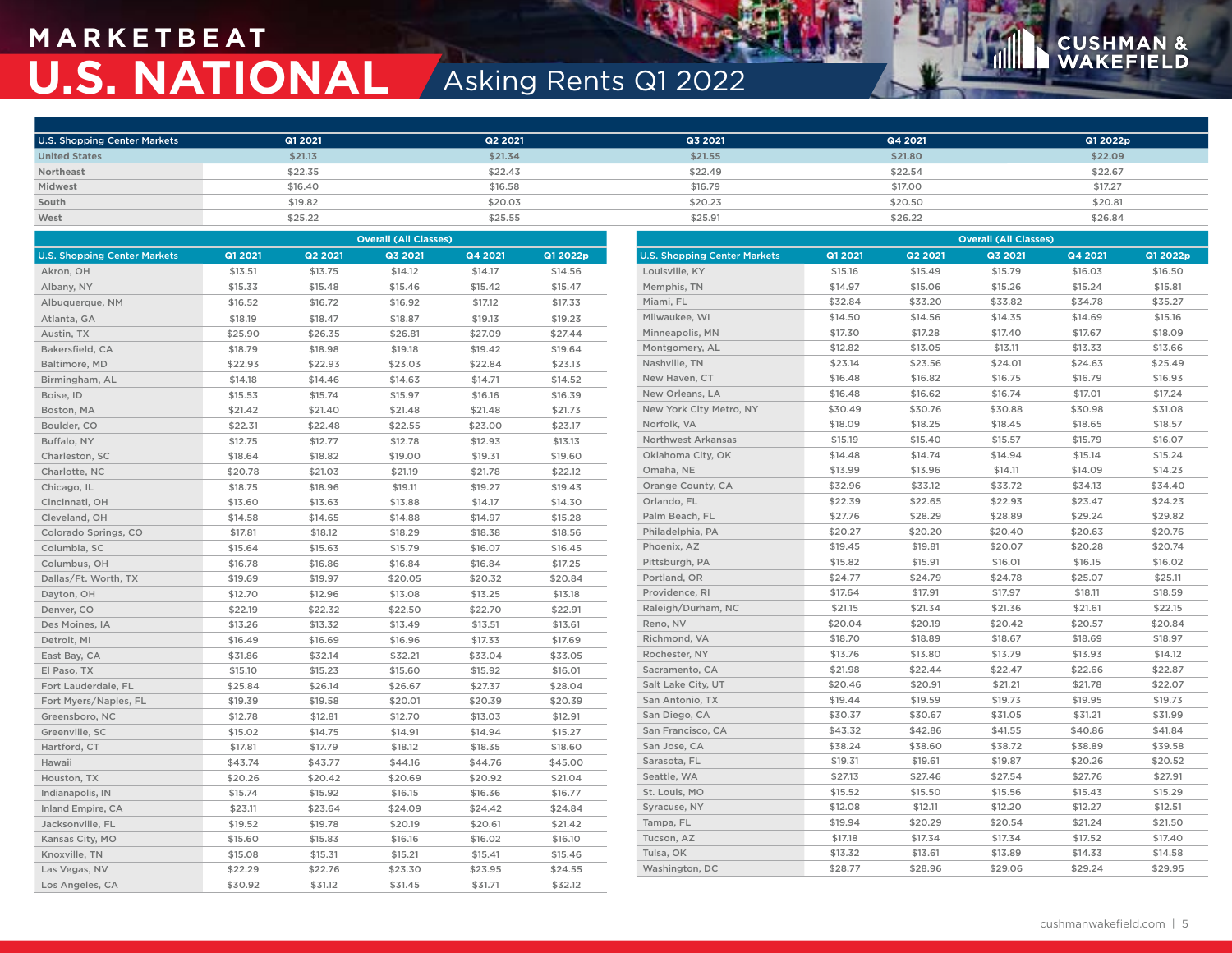## **M A R K E T B E AT U.S. NATIONAL** Inventory Q1 2022

## **CUSHMAN &**<br>WAKEFIELD

| <b>U.S. Shopping Center Markets</b> | <b>Inventory</b> | Deliveries YTD 2022 | <b>Under Construction</b><br>as of Q1 2022p |
|-------------------------------------|------------------|---------------------|---------------------------------------------|
| <b>United States</b>                | 4,474,632,740    | 1,619,212           | 11,109,046                                  |
| Northeast                           | 618,183,781      | 172.353             | 700,200                                     |
| Midwest                             | 779,328,597      | 86,468              | 1,019,452                                   |
| South                               | 1,775,691,162    | 932.585             | 7,095,150                                   |
| West                                | 1,134,191,385    | 149,721             | 2,336,164                                   |

|                                     |             | Overall                    |                                             | <b>Overall</b>                      |             |                            |                                             |  |
|-------------------------------------|-------------|----------------------------|---------------------------------------------|-------------------------------------|-------------|----------------------------|---------------------------------------------|--|
| <b>U.S. Shopping Center Markets</b> | Inventory   | <b>Deliveries YTD 2022</b> | <b>Under Construction</b><br>as of Q1 2022p | <b>U.S. Shopping Center Markets</b> | Inventory   | <b>Deliveries YTD 2022</b> | <b>Under Construction</b><br>as of Q1 2022p |  |
| Akron, OH                           | 18,626,484  | $-30,000$                  | $\circ$                                     | Louisville, KY                      | 30,667,074  | $\circ$                    | 363,140                                     |  |
| Albany, NY                          | 16,908,346  | $\circ$                    | $\circ$                                     | Memphis, TN                         | 38,006,049  | $-6,867$                   | 7,500                                       |  |
| Albuquerque, NM                     | 20,417,720  | $\circ$                    | 19,500                                      | Miami, FL                           | 52,123,419  | 23,645                     | 800,150                                     |  |
| Atlanta, GA                         | 168,669,547 | 556,088                    | 854,021                                     | Milwaukee, WI                       | 28,946,050  | $-1,397$                   | $\circ$                                     |  |
| Austin, TX                          | 50,755,084  | 5,700                      | 438,608                                     | Minneapolis, MN                     | 63,309,509  | 105,000                    | 15,406                                      |  |
| Bakersfield, CA                     | 13,637,885  | $\circ$                    | 6,500                                       | Montgomery, AL                      | 9,033,121   | $\circ$                    | $\circ$                                     |  |
| Baltimore, MD                       | 57,897,528  | $\circ$                    | 176,802                                     | Nashville, TN                       | 39,226,228  | 14,390                     | 110,835                                     |  |
| Birmingham, AL                      | 28,469,453  | 3,450                      | 91,876                                      | New Haven, CT                       | 19,310,121  | 2,000                      | 3,200                                       |  |
| Boise, ID                           | 17,034,924  | 29,371                     | $\circ$                                     | New Orleans, LA                     | 22,433,363  | $\circ$                    | $\circ$                                     |  |
| Boston, MA                          | 72,591,188  | 25,297                     | 63,600                                      | New York City Metro, NY             | 213,826,107 | 138,589                    | 442,084                                     |  |
| Boulder, CO                         | 8,467,002   | $\circ$                    | $\circ$                                     | Norfolk, VA                         | 49,909,883  | 23,265                     | 71,925                                      |  |
| Buffalo, NY                         | 24,438,466  | $\circ$                    | 27,000                                      | <b>Northwest Arkansas</b>           | 7,590,666   | $\circ$                    | $\circ$                                     |  |
| Charleston, SC                      | 19,833,077  | $\circ$                    | 63,000                                      | Oklahoma City, OK                   | 33,073,343  | 40,282                     | $\circ$                                     |  |
| Charlotte, NC                       | 60,201,772  | 4,965                      | 102,526                                     | Omaha, NE                           | 21,699,671  | $\circ$                    | $\circ$                                     |  |
| Chicago, IL                         | 196,983,585 | 18,180                     | 132,441                                     | Orange County, CA                   | 79,412,925  | 58,325                     | 14,714                                      |  |
| Cincinnati, OH                      | 43,470,872  | $\circ$                    | 43,725                                      | Orlando, FL                         | 66,233,605  | $\circ$                    | 322,469                                     |  |
| Cleveland, OH                       | 55,083,217  | 7,200                      | 40,900                                      | Palm Beach, FL                      | 38,151,032  | 141,708                    | 38,270                                      |  |
| Colorado Springs, CO                | 20,761,307  | 600                        | 12,425                                      | Philadelphia, PA                    | 122,991,409 | 8,313                      | 44,504                                      |  |
| Columbia, SC                        | 17,672,070  | $\circ$                    | $\circ$                                     | Phoenix, AZ                         | 138,022,009 | 175,610                    | 410,754                                     |  |
| Columbus, OH                        | 51,415,709  | $\circ$                    | 42,839                                      | Pittsburgh, PA                      | 49,396,861  | $\circ$                    | 6,887                                       |  |
| Dallas/Ft. Worth, TX                | 191,477,139 | $-250,942$                 | 637,563                                     | Portland, OR                        | 48,100,281  | 14,859                     | 162,113                                     |  |
| Dayton, OH                          | 20,603,641  | $\circ$                    | $\circ$                                     | Providence, RI                      | 33,474,130  | $-5,346$                   | 7,020                                       |  |
| Denver, CO                          | 73,752,985  | $-101,999$                 | 43,640                                      | Raleigh/Durham, NC                  | 49,994,727  | 12,597                     | 302,720                                     |  |
| Des Moines, IA                      | 11,240,968  | $\circ$                    | 39,458                                      | Reno, NV                            | 14,783,308  | 27,554                     | 52,776                                      |  |
| Detroit, MI                         | 95,582,032  | 11,570                     | 87,419                                      | Richmond, VA                        | 35,881,088  | 6,270                      | 108,495                                     |  |
| East Bay, CA                        | 47,974,528  | $-148,753$                 | 31,606                                      | Rochester, NY                       | 23,686,427  | 3,500                      | 84,205                                      |  |
| El Paso, TX                         | 21,015,346  | $\circ$                    | 90,555                                      | Sacramento, CA                      | 60,174,500  | 16,524                     | 145,449                                     |  |
| Fort Lauderdale, FL                 | 53,601,686  | 6,345                      | 43,874                                      | Salt Lake City, UT                  | 27,705,675  | $\circ$                    | 275,633                                     |  |
| Fort Myers/Naples, FL               | 34,124,889  | $-2,475$                   | 168,493                                     | San Antonio, TX                     | 55,417,790  | 129,031                    | 175,397                                     |  |
| Greensboro, NC                      | 19,368,281  | $\circ$                    | 100,400                                     | San Diego, CA                       | 67,669,224  | 19,900                     | 66,104                                      |  |
| Greenville, SC                      | 24,726,651  | $-1,750$                   | 34,493                                      | San Francisco, CA                   | 11,865,071  | $\circ$                    | $\circ$                                     |  |
| Hartford, CT                        | 28,081,847  | $\circ$                    | 21,700                                      | San Jose, CA                        | 36,631,166  | $\circ$                    | 81,250                                      |  |
| Hawaii                              | 12,286,108  | $\circ$                    | $\circ$                                     | Sarasota, FL                        | 21,452,847  | 11,174                     | 246,519                                     |  |
| Houston, TX                         | 192,870,282 | 92,804                     | 775,943                                     | Seattle, WA                         | 65,580,451  | $-104,758$                 | $\circ$                                     |  |
| Indianapolis, IN                    | 50,638,544  | $-24,085$                  | 11,200                                      | St. Louis, MO                       | 67,997,958  | $\circ$                    | 187,111                                     |  |
| Inland Empire, CA                   | 113,804,073 | 50,456                     | 483,433                                     | Syracuse, NY                        | 13,478,879  | $\circ$                    | $\Omega$                                    |  |
| Jacksonville, FL                    | 44,840,754  | 91,405                     | 445,933                                     | Tampa, FL                           | 70,153,541  | $-8,415$                   | 199,711                                     |  |
| Kansas City, MO                     | 53,730,357  | $\circ$                    | 418,953                                     | Tucson, AZ                          | 27,348,244  | $-8,213$                   | 16,360                                      |  |
| Knoxville, TN                       | 23,168,374  | 1,240                      | 31,170                                      | Tulsa, OK                           | 24,655,780  | $\circ$                    | $\circ$                                     |  |
| Las Vegas, NV                       | 66,706,395  | 15,129                     | 112,229                                     | Washington, DC                      | 122,995,673 | 38,675                     | 292,762                                     |  |
| Los Angeles, CA                     | 162,055,604 | 105,116                    | 401,678                                     |                                     |             |                            |                                             |  |